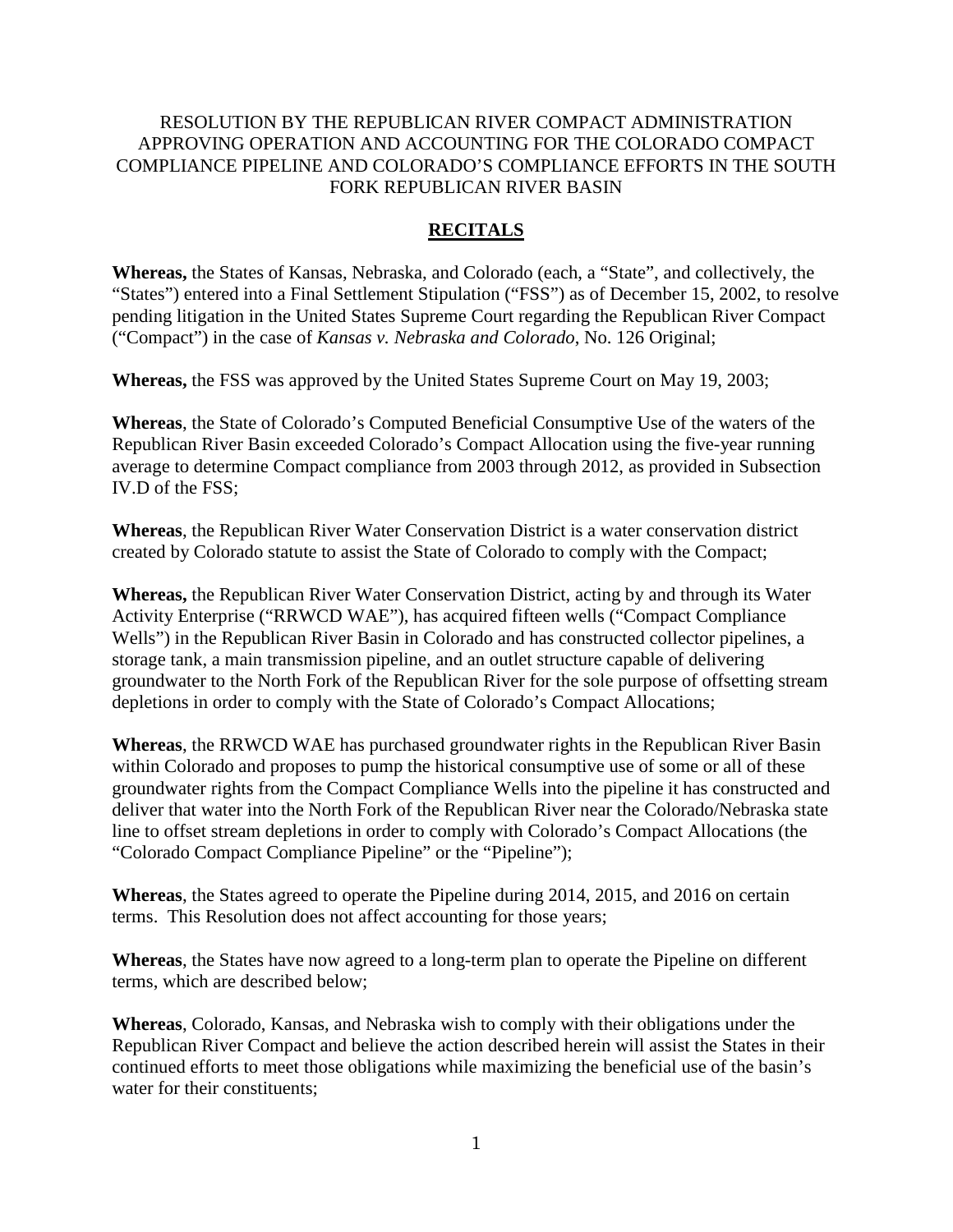**Whereas**, Kansas' water users in the South Fork sub-basin depend on stream flows for their livelihoods, and remain concerned about diminishing flows at the Colorado-Kansas state line;

**Whereas**, in addition to numerous other efforts to reduce consumption, Colorado has already removed from irrigation in the South Fork Republican River basin 23,838 acres;

**Whereas,** Colorado and Kansas share a belief that, by removing additional acres in the South Fork Republican River basin or otherwise reducing consumption as set forth herein, Colorado's consumption of water in the South Fork Republican River averaged over five years will be less than or equal to its sub-basin allocation plus half of the unallocated waters of the South Fork Republican River.

**Now, therefore,** it is hereby resolved that the RRCA approves operation and the related accounting procedures for the Colorado Compact Compliance Pipeline subject to the terms and conditions set forth herein, including in the Recitals set forth above, which are fully incorporated as part of the agreement between the States.

# **A. Colorado Compact Compliance Pipeline.**

The operation of the Colorado Compact Compliance Pipeline is described below. The related changes to the RRCA Accounting Procedures and Reporting Requirements ("revised RRCA Accounting Procedures") are attached hereto as Exhibit 1. The Compact accounting will follow the terms and conditions described in this resolution and its exhibits. Beginning January 1, 2017, operation of the Pipeline and the related changes to the accounting procedures for the Pipeline is subject to the following terms and conditions:

- 1. The average annual historical consumptive use of the groundwater rights that will be diverted at the Compact Compliance Wells shall be the amounts determined by the Colorado Ground Water Commission pursuant to its rules and regulations, as shown on Exhibit 2.
- 2. Diversions from any individual Compact Compliance Well shall not exceed 2,500 acrefeet during any calendar year.
- 3. Diversions during any calendar year under the groundwater rights listed on Exhibit 2 and any additional groundwater rights approved for diversion through the Compact Compliance Wells shall not exceed the total average annual historical consumptive use of the rights, except that banking of groundwater shall be permitted in accordance with the rules and regulations of the Colorado Ground Water Commission, subject to the terms and conditions of this resolution.
- 4. Diversions from the Compact Compliance Wells shall be measured by totalizing flow meters in compliance with the Colorado State Engineer's rules and regulations for the measurement of groundwater diversions in the Republican River basin, and the measured groundwater pumping from such wells shall be included in the "base" run of the RRCA Groundwater Model in accordance with paragraph III.D.1 of the revised RRCA Accounting Procedures. Net depletions from the Colorado Compact Compliance Wells shall be computed by the RRCA Groundwater Model and included in Colorado's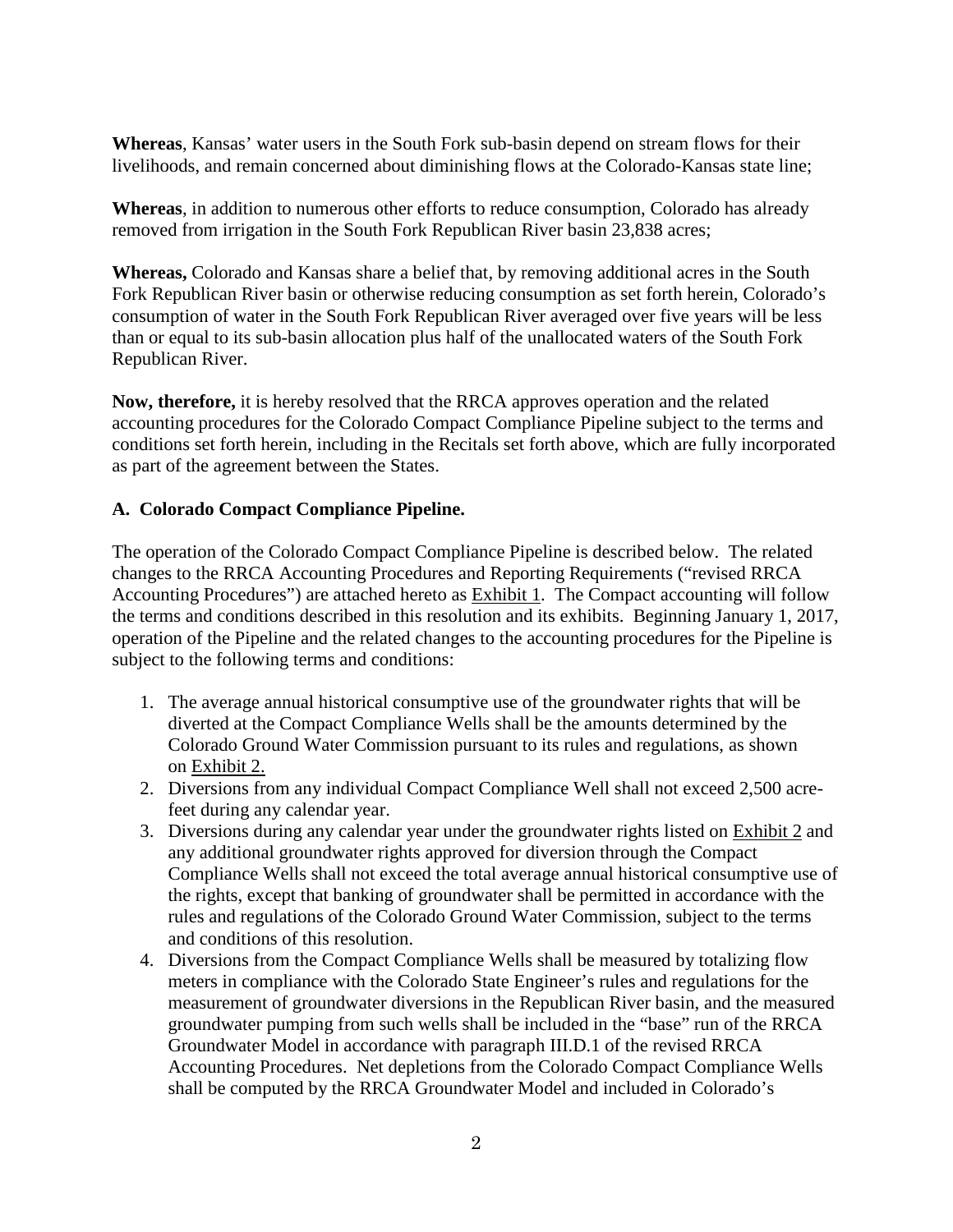Computed Beneficial Consumptive Use of groundwater pursuant to paragraph III.D.1 of the revised RRCA Accounting Procedures (See Exhibit 1).

- 5. Deliveries from the Colorado Compact Compliance Pipeline to the North Fork of the Republican River shall be measured by a Parshall flume or other measuring device located at the outlet structure. Authorized representatives of Kansas and Nebraska shall have the right to inspect the Parshall flume and other measurement devices for the Pipeline at any reasonable time upon notice to the RRWCD WAE.
- 6. The measured deliveries from the Colorado Compact Compliance Pipeline, to the extent they are in compliance with this resolution, shall offset stream depletions to the North Fork of the Republican River sub-basin on an acre-foot for acre-foot basis in accordance with the revised RRCA Accounting Procedures.
- 7. Unlike previous temporary approvals, under the plan described herein, the measured deliveries from the Colorado Compact Compliance Pipeline will not be added to the RRCA Groundwater Model. Instead, the Accounting would be performed as shown in the attached Exhibit 1. The measured outflow from the CCP will be called the Colorado North Fork Augmentation Water Supply (CCPAWS). The CCPAWS will be subtracted from the gaged flow at the North Fork Republican River at Colorado-Nebraska state line (USGS Gage 06823000) for purposes of calculating the Virgin Water Supply of the North Fork of Republican River in Colorado sub-basin.
- 8. The CCPAWS will then be added as a credit to Column 3 (Credits for Imported Water Supply) in Table 3A and Table 5A to provide Colorado with a credit against Colorado's CBCU. The column headers in Tables 3A, 4A, and 5A will be modified to reflect that the Augmentation Water Supply is accounted for analogous to Imported Water Supply.
- 9. Colorado shall determine the Projected Augmentation Water Supply Delivery ("Projected Delivery") to estimate the volume of augmentation water that will be delivered from the Pipeline as provided below, and the RRWCD WAE shall make deliveries from the Pipeline as provided below:
	- A. Colorado will initially estimate the Projected Delivery required for each year based on the largest stream depletions to the North Fork of the Republican River sub-basin during the previous five years without Pipeline deliveries. The RRWCD WAE will begin deliveries from the Colorado Compact Compliance Pipeline each year based on the Projected Delivery and shall make a minimum delivery of 4,000 acre-feet per year as provided below.
	- B. Accounting for deliveries will start January 1.
	- C. The RRWCD WAE will begin deliveries from the Pipeline on or after January 1 and will make the minimum annual delivery of 4,000 acre-feet during the months of January, February, and March, unless such deliveries cannot be made due to operational conditions beyond the control of the RRWCD WAE. If the minimum annual delivery of 4,000 acre-feet cannot be made during the months of January, February and March due to such operational conditions, Colorado will consult with Nebraska and Kansas to schedule such deliveries later in the year.
	- D. Colorado will calculate and provide notice to the Kansas and Nebraska RRCA Members, by April 10, of the Projected Delivery as provided in paragraph 8.A of this resolution. Unless Colorado determines by April 10 that it will not be able to deliver additional required augmentation water in October through December, Colorado shall stop deliveries at the end of March. If Colorado anticipates that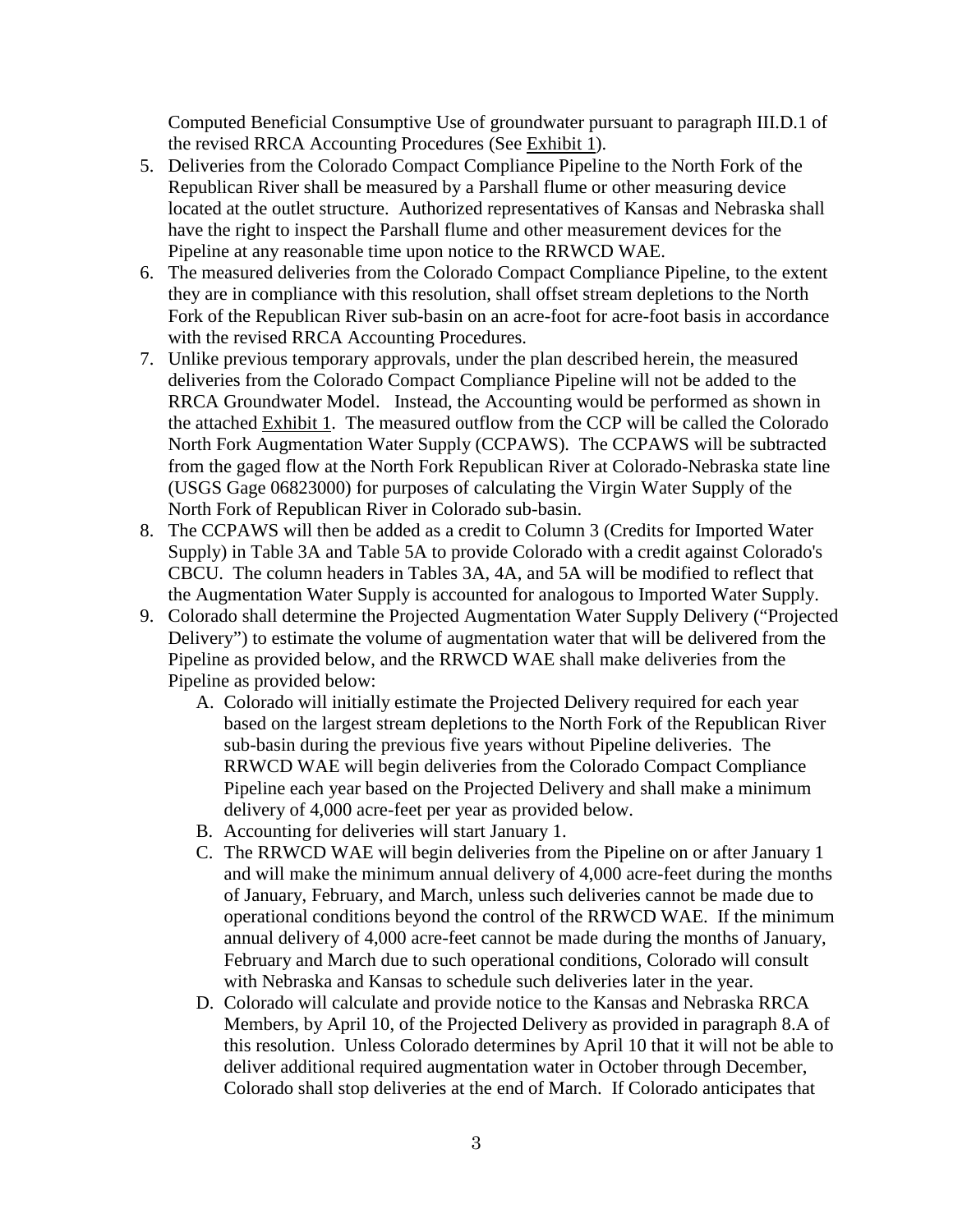deliveries in the months of November and December will not be sufficient to replace stream depletions to the North Fork of the Republican River for Compact compliance, Colorado will maximize deliveries first in January, then sequentially in the months of February, March, and April. Deliveries will be made in May only if there is reason to believe that additional deliveries in the months of October through December will not be sufficient to replace stream depletions to the North Fork of the Republican River for Compact compliance.

- E. Because the final accounting for determining Compact compliance is not done until after the compact year is completed and because Colorado's allocations and computed beneficial consumptive use are dependent upon such factors as runoff, the amount of pumping, precipitation and crop evapotranspiration, Colorado cannot know the precise amount of augmentation water that will be needed at the beginning of a calendar year. After the initial minimum delivery of 4,000 acrefeet, Colorado will collect preliminary data for Compact accounting for that year and, no later than September 10 of that year, will update the Projected Delivery required for the remainder of the year, less the initial minimum delivery of the 4,000 acre-feet that has already been delivered; but not to exceed the average annual historical consumptive use of the groundwater rights as shown on Exhibit 2.
- F. After updating the Projected Delivery, as described above, if additional deliveries in excess of the initial delivery of 4,000 acre-feet are necessary to offset projected stream depletions to the North Fork of the Republican River, Colorado and the RRWCD WAE will maximize such additional deliveries first in the month of December, then November and October of that same year. If the total necessary additional deliveries cannot be made within those three months, Colorado will attempt to schedule those deliveries in April and May of the same year, or at such time so as to avoid, to the extent practicable, deliveries during the subject accounting year's irrigation season.
- G. Colorado's shortage and Projected Delivery will be calculated in accordance with the FSS.
- 10. Augmentation credit for deliveries from the Pipeline to the North Fork of the Republican River shall be limited to offsetting stream depletions to the North Fork of the Republican River Colorado sub-basin for the purpose of determining Colorado's compliance with the sub-basin non-impairment requirement (Table 4A) and for calculating Colorado's fiveyear running average allocation and computed beneficial use for determining Compact compliance (Tables 3A and 5A).
- 11. The approval of operation of the Pipeline and the related accounting procedures for the Pipeline shall not govern the approval of any future proposed augmentation plan and related accounting procedures submitted by the State of Colorado or any other State under Subsection III.B.1.k of the FSS.
- 12. Colorado agrees to collect data related to pumping of Pipeline wells and delivery of water through the outfall structure of the Pipeline on at least a daily basis and provide such data to Kansas and Nebraska on a monthly basis; and by January 30 of each calendar year, will provide all spreadsheets and calculations related to the initial "Projected Delivery" of augmentation water. Colorado will provide to Kansas and Nebraska all updates to that projection within one week of the completion of any update.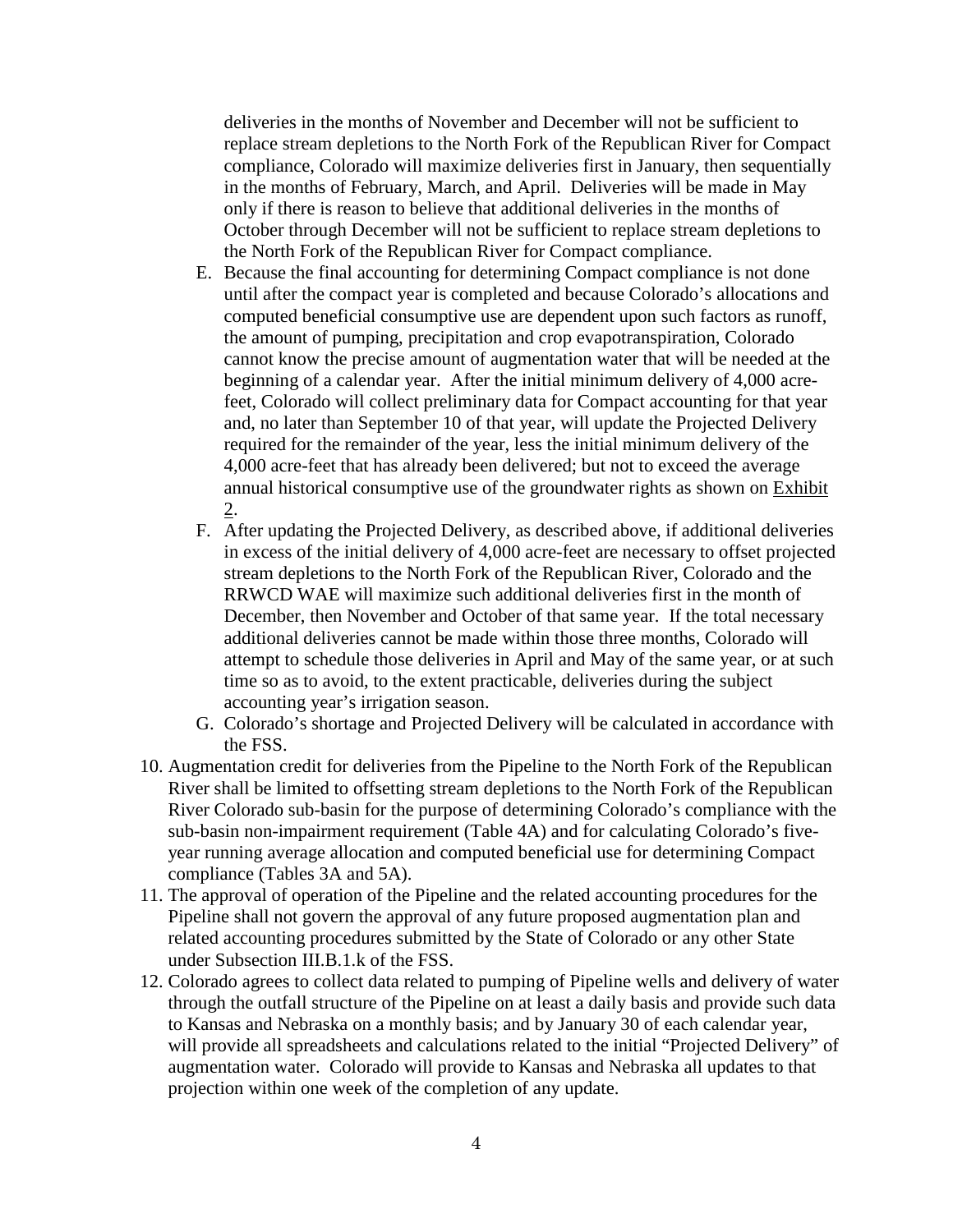## **B. Bonny Reservoir**

- 1. The States agree to collaborate between now and December 31, 2017 to develop options to maximize the use of Bonny Reservoir. Any proposed change to the accounting or modeling of Bonny Reservoir will require approval by the RRCA under the terms of the Final Settlement Stipulation.
- 2. Colorado agrees to work in good faith with the Bureau of Reclamation, Colorado Parks and Wildlife, and Republican River Water Conservation District to maintain the flow of water through Bonny Reservoir during the term of this Resolution.

### **C. Irrigation in South Fork Republican River basin**

- 1. Utilizing the Conservation Reserve Enhancement Program or other voluntary programs, Colorado agrees to retire up to an additional 25,000 acres from irrigation in the South Fork Republican River basin. Of that amount, Colorado will retire at least 10,000 acres by 2022 and will retire the remaining 15,000 acres by December 31, 2027.
- 2. In the event Colorado cannot or will not retire 25,000 acres by December 31, 2027, it may submit to the other States for their approval a plan to reduce consumption within Colorado by other means.

### **D. Water Short Year Accounting**

The States agree to collaborate between now and December 31, 2017 on how to resolve the Beaver Creek issue for all water-short years in which accounting has not been finally approved by the RRCA.

### **E. Use of the Unallocated Supply of the South Fork**

The States agree that this Resolution does not affect any State's right to use the Unallocated Supply of the South Fork Republican River or any other sub-basin. Nor should this Resolution be used as evidence of any State's legal position regarding use of the Unallocated Supply and each State hereby reserves all legal arguments concerning their rights to the Unallocated Supply or pertaining to its use.

### **F. Disputes under this Agreement**

The States agree to work in good faith to resolve any disputes over implementation or interpretation of this Agreement, prior to submitting those disputes to arbitration under the terms of the FSS.

### **G. Term of Agreement**

1. The terms of this Resolution remain in full force and effect until terminated by election of one or more States, which termination occurs on the following conditions: